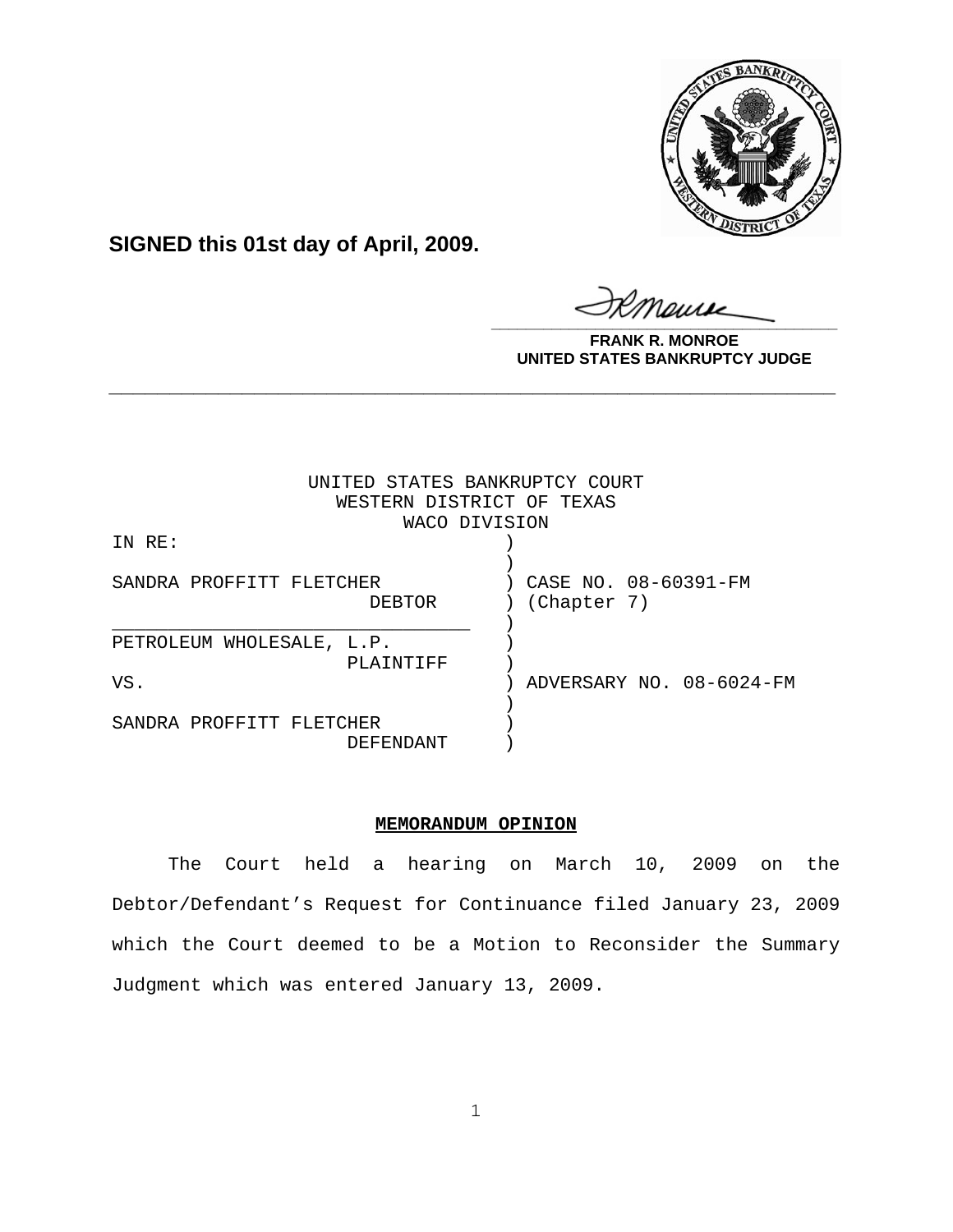## **Facts**

This is an action for determination of the dischargeability of the indebtedness alleged to be owed by the Debtor/Defendant to Plaintiff under 11 U.S.C.  $\S523(a)(2)$  and  $(4)$ . The alleged debt is \$37,808.90. Plaintiff alleges that the indebtedness was created under an Agreement pursuant to which Plaintiff provided to Debtor/Defendant certain gasoline and diesel fuel for resale to customers and that such product was provided on a consignment basis, the ownership which stayed with Plaintiff until sold. Basically, Plaintiff claims Defendant was "out of trust" to the tune of \$37,808.90.

Debtor/Defendant employed counsel to file this bankruptcy case and it was filed. The schedules reflect Plaintiff with a Secured Claim based upon a judgment lien of \$37,808.90. There are only three problems with that.

First, Plaintiff does not have a pre-petition judgment against the Debtor/Defendant.

Second, Plaintiff does not have a lien to secure its indebtedness against the Debtor/Defendant. And,

Third, Debtor/Defendant claims that she owes Plaintiff no money and, in fact, Plaintiff owes her money. Apparently, Debtor's counsel scheduled Plaintiff's claim in the manner it was scheduled and told the Debtor/Defendant to sign the pleadings.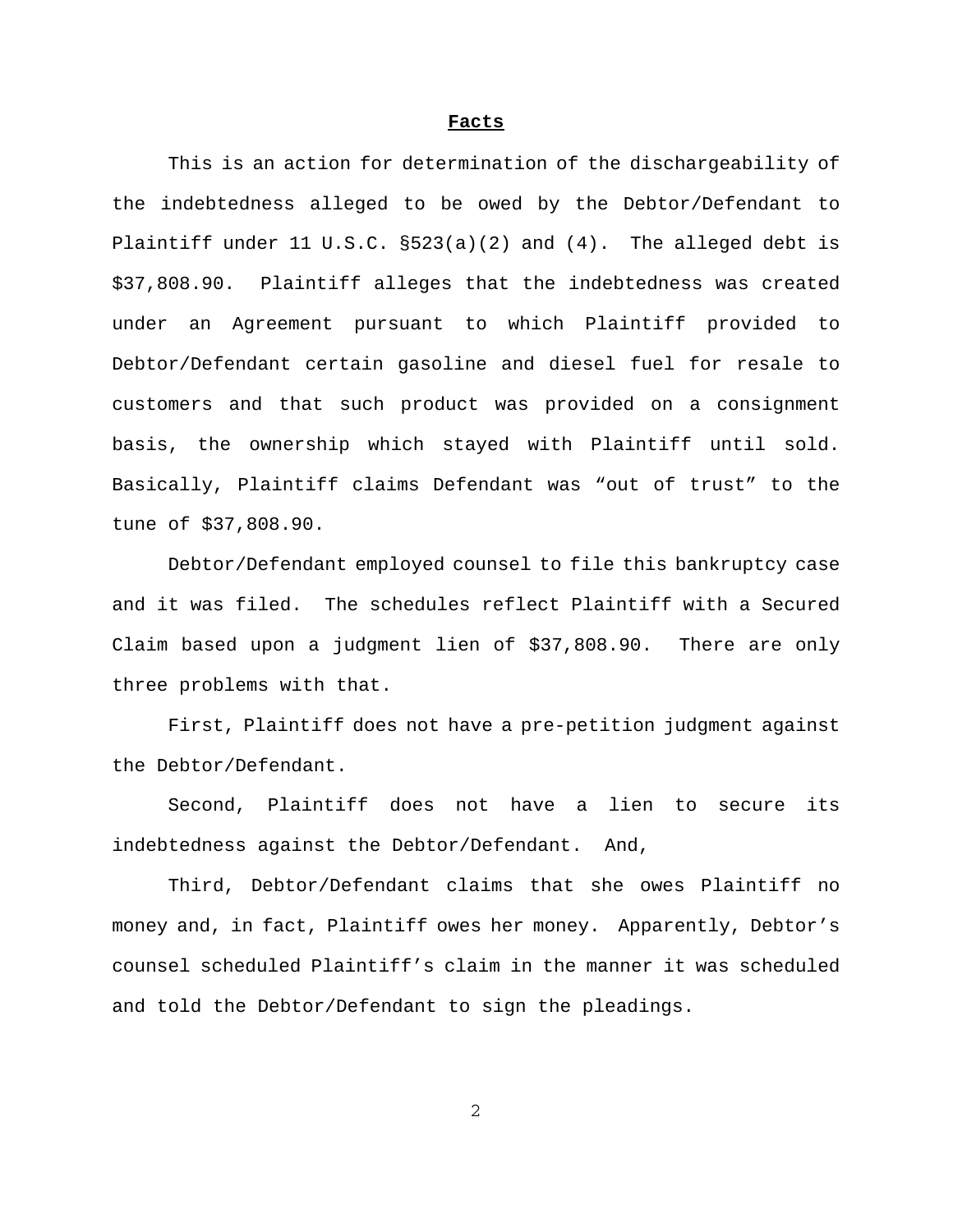After this adversary was filed, Debtor's counsel filed an answer basically admitting all of the relevant facts in the Complaint.

Plaintiff filed a Motion for Summary Judgment to which Debtor/Defendant's counsel failed to respond. The Motion for Summary Judgment was set for hearing on January 13, 2009 at which time the announcement was made that there was no opposition to the Motion. Accordingly, judgment was entered.

Upon questioning by the Court at the hearing on Debtor's Motion to Reconsider, the Debtor stated, among other things, the following:

"Therefore, the total difference between the credit card sales and the fuel sales was \$33,025.36. However, Petroleum Wholesale drafted my account in the amount of \$92,283.08 for a total overpayment of \$59,257.72, and this does not include any commissions owed to me by Petroleum Wholesale." (Transcript p.6, lines 3-8).

In response to questioning about her conversations with her attorney about this adversary proceeding, Debtor/Defendant stated:

"Well, I kept getting things in the mail, and I would call Mr. Beaty and say, what is this, I got something in the mail, PWI is doing something. He said, don't worry about it, it's routine. Several times I got something in the mail. I would call him, what's going on? Don't worry about it, it's just routine. It's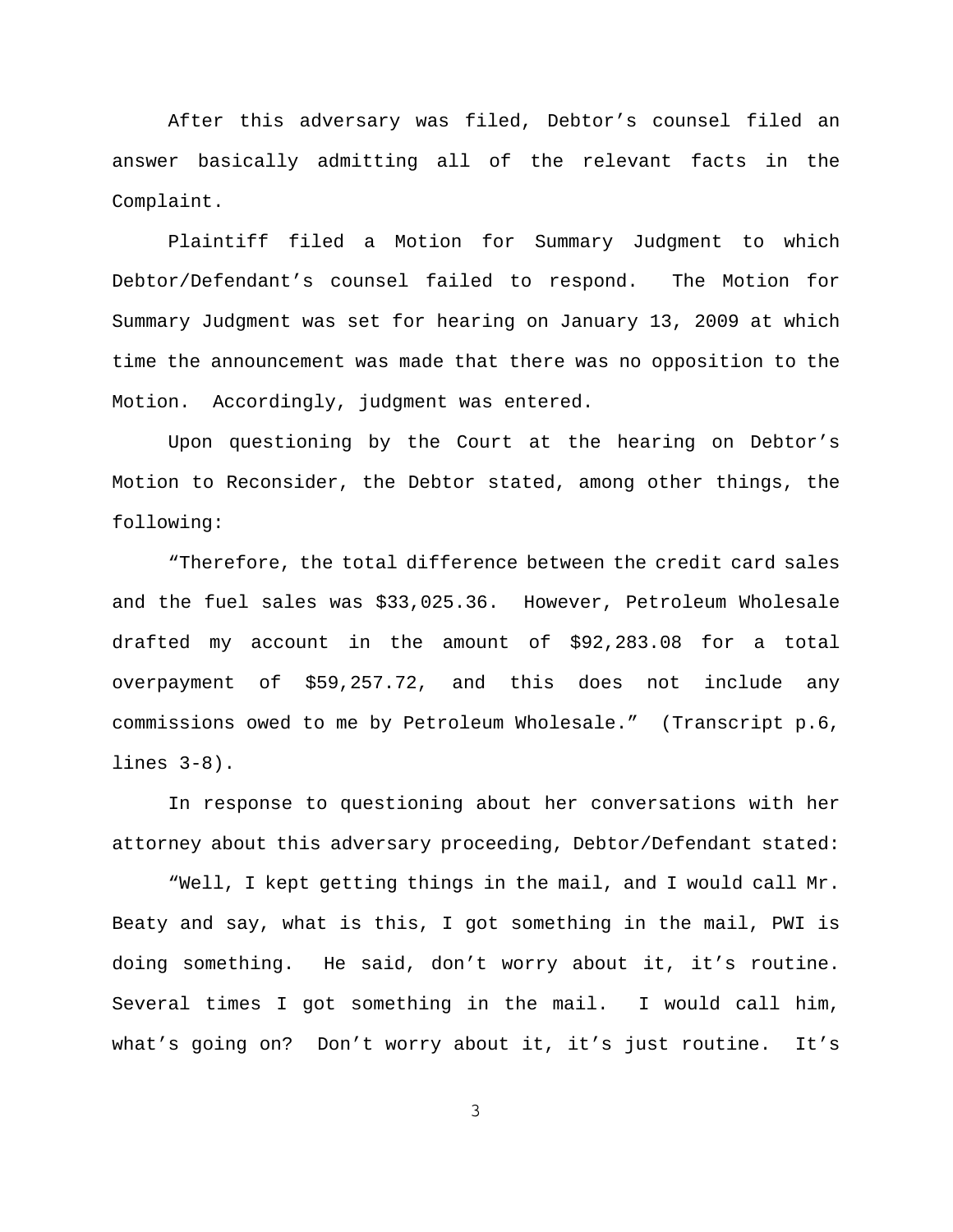... And he would explain ... I couldn't even repeat what he said to be honest with you. He would ... He would tell me what it was, the name of what it was, but he said, you know, don't worry about it, we're taking care of it.

And then, all of a sudden he called and said, please call me. And I called him back and he said, you need to call PWI and set up payments; their debt is nondischargeable. And I said, what? Why not? And he said, well, because you are a bailee. And he kind of explained that to me. And he said I needed to arrange payments with them.

I said, but I don't owe them that much money. I'm not sure what the amounts are, but I don't owe them that money. They drafted my accounts and we never balanced.

He said ... I said, what ... You know, I got upset at that point and started crying, didn't know what to do. Then, I e-mailed him and said, what are we going to do? They ... You know, they've taken too much money from me. What can we do? And he told me that was above and beyond his capabilities, that I needed to find other counsel. And I ... at that time, I did not know how I was supposed to respond. I briefly said something to a friend. They said you have a certain amount of time to respond. I called my attorney and about two or three days later I had not heard from him.

Someone said, you probably only have ten days. So, I called the court. They said, yes Ma'am, today is the tenth day. So I ran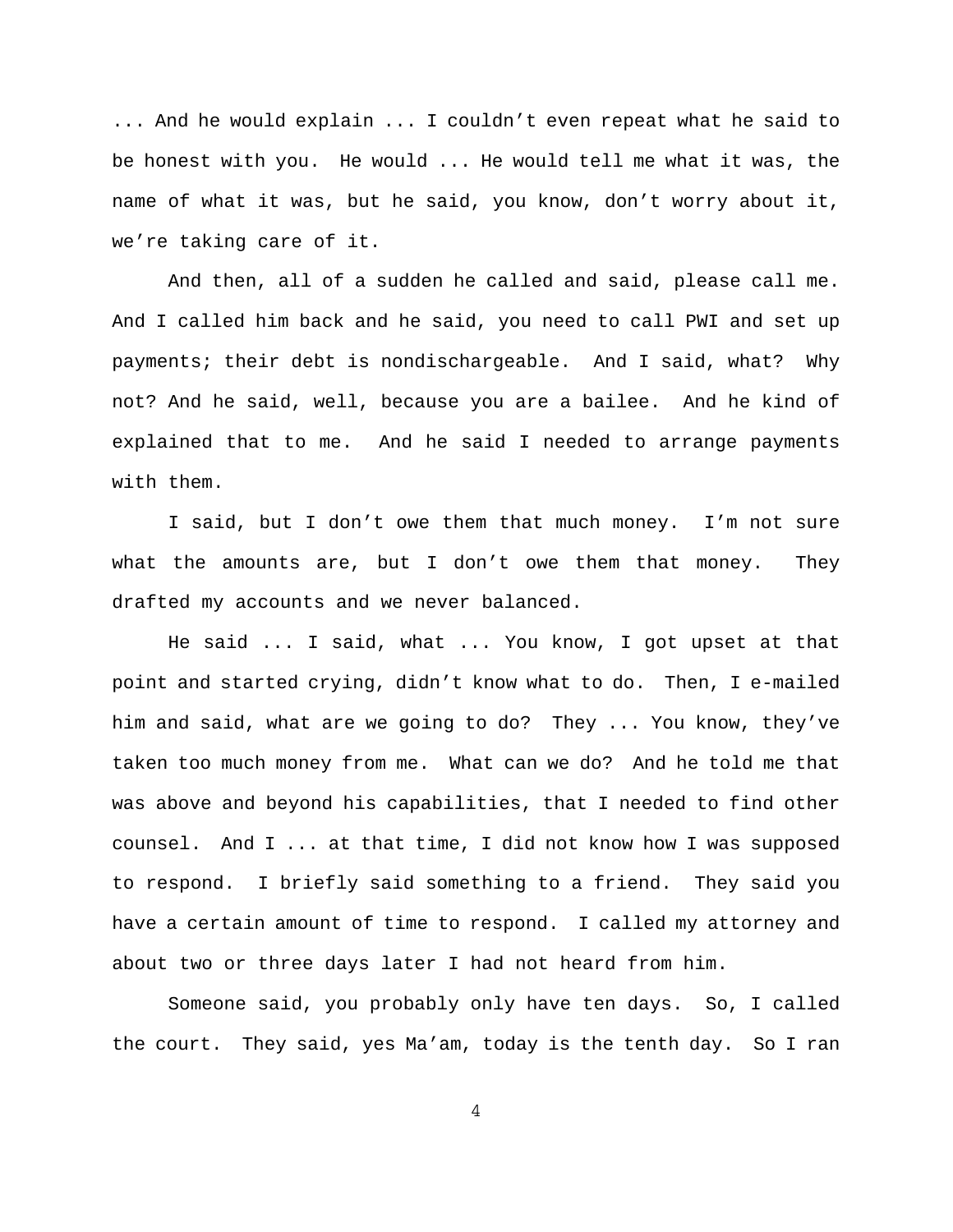up here. I left work and ran up, typed something up real fast and came up here and filed it." (Transcript p.7, line 20 through p.9, line 8).

## **Conclusions**

Generally in civil suits in federal court, a plaintiff is not entitled to effective assistance of counsel. *Nicholson v. Rushen,* 767 F.2d 1426, 1427 (9<sup>th</sup> Cir. 1985). Nevertheless, under Rule  $59(a)(1)(B)$ , the Court may, on motion, grant a new trial on all or some of the issues – and to any party – as follows: "After a nonjury trial for any reason for which a hearing has heretofore been granted in a suit in equity in federal court." Rule  $59(a)(1)(B)$ FRCP.

Even so, because Plaintiff has no right to effective assistance of counsel, her assertion that her attorney was ineffective, even if true, does not provide a basis for granting a new trial under Rule 59. *Sheehan v. City and County of San Francisco*, *et al,* 1999 WL 33292942 (N.D. Cal. 1999)(citing *Nicholson v. Rushen, supra.).* However, because Rule 59 motions are subject to much more stringent time requirements than Rule 60(b) motions, Rule 59 motions provide relief for the movant on grounds at least as broad as Rule 60 motions. See *Lavespere v. Niagra Machine & Tool Works, Inc.,* 910 F.2d 167 (5<sup>th</sup> Cir. 1990). See also *Smith v. Morris & Manning,* 657 F.Supp. 180, 181 (S.D.N.Y. 1987)(when filing a motion under Rule 59(e), "[a party] need not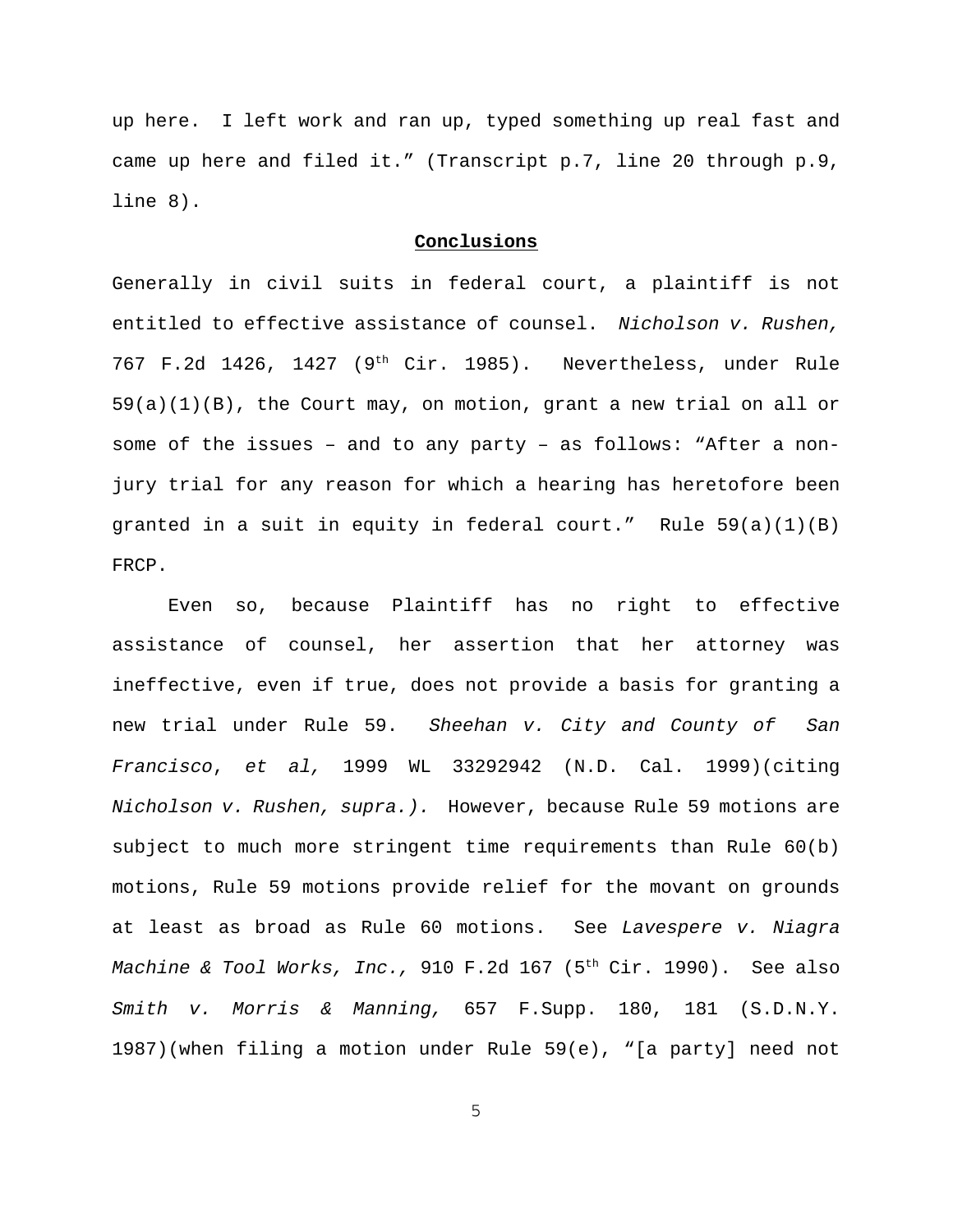meet the stringent requirements of Rule 60, which is aimed at protecting the finality of judgments from belated attack."). *Liljeberg v. Health Services Acquisition Corp.,* 46 U.S. 847, 864 (1988)(quoting *Clapprott v. United States,* 335 U.S. 601, 614-15 (1949)).

Rule  $60(b)(6)$  provides that, "On motion and just terms, the court may relieve a party or its legal representative from a final judgment order or proceeding for the following reasons: (6) any other reason that justifies relief." Rule 60(b)(6) FRCP.

It has been held that a new trial may be granted under Rule 60(b)(6) when "such action is appropriate to accomplish justice". See *Liljeberg.*

 Such circumstances must be "extraordinary" for relief to be granted and there are only a small number of cases in which the conduct of a person's own attorney has been allowed as grounds under this Rule. Counsel's mental illness led to a default judgment and since the parties themselves were not neglectful, they were entitled to a new trial. *United States v. Cirami,* 563 F.2d 26  $(2<sup>nd</sup> Cir. 1977)$ ; Counsel failed to prosecute because of serious personal problems and the party himself was not neglectful. *L.P. Stevart, Inc. v. Matthews,* 329 F.2d 234, 235 (D.C. Cir. 1964), cert. denied, 397 U.S. 824 (1964). The rulings of the foregoing two cases were that the circumstances were extreme and the parties seeking the new trial were not neglectful.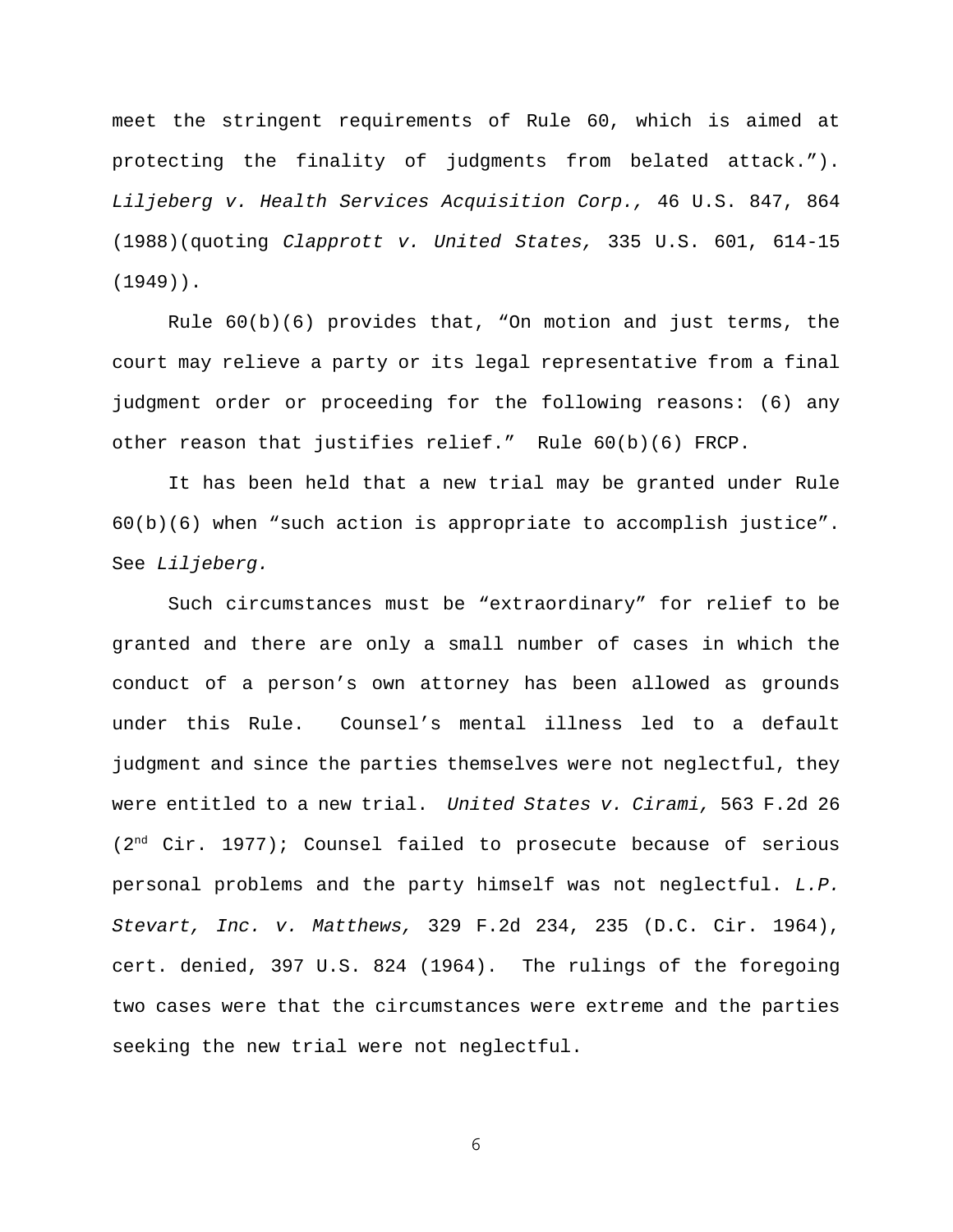## **Conclusion**

In this case, the circumstances seem to this Court to be extreme. The Debtor/Defendant is able to tell this Court the amount by which she believes and claims that Plaintiff has been overpaid to the penny. And, this was based upon the Debtor/Defendant's analysis of a stack of financial documents that she brought with her to the hearing on reconsideration of the granting of the summary judgment. Additionally, she repeatedly called her counsel inquiring what the pleadings and other written material that came to her in the mail from Plaintiff were and was repeatedly assured by her attorney that it "was just routine" or "Don't worry about it, we're taking care of it." It was not until her counsel called her and told her that she needed to set up payment arrangements with the Plaintiff because the debt was nondischargeable that she even knew an issue existed about which she could be concerned. She acted timely and filed her "Request for Continuance" which this Court considers in substance to be a Motion to Reconsider. This Court believes that Debtor/Defendant was not neglectful and that her counsel was intentionally misleading her with regard to the seriousness of this adversary and his complete lack of investigation with regard to the legitimacy of the allegations being made against his client in the Complaint. This is a case in which having an attorney proved worse than not having one.

Accordingly, this Court feels that a new trial should be